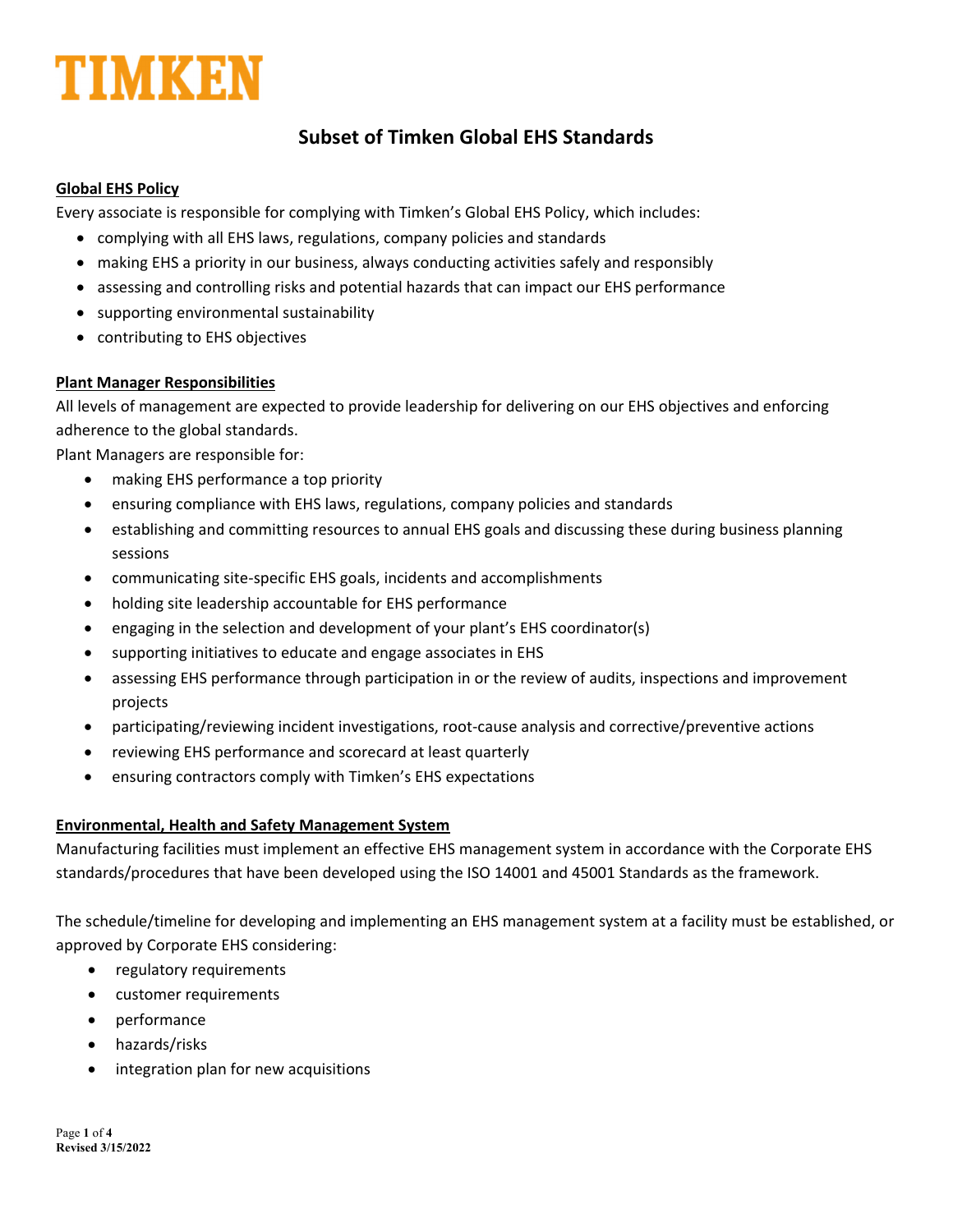# TIMKE

Internal audits must be completed, by qualified associates, using audit protocol approved by Corporate EHS unless otherwise approved by a 3<sup>rd</sup> party ISO 14001/45001 registrar.

Third‐party certification must be obtained when required by customers or regulatory agencies, or if approved by Corporate EHS.

### **Performance Goals and Targets**

Corporate EHS proposes strategic direction and goals to the EHS Steering Committee considering:

- EHS Policy
- Company Strategy (e.g., cost savings)
- Compliance Obligations
- Customer Requirements
- Significant Risks
- Audit Results
- Views of interested parties
- Feedback from Leadership/CEO

The EHS Steering Committee includes VPs of Manufacturing and Directors from each business and the Global EHS Manager. EHS Steering Committee reviews and approves goals. The Directors establish business level measurable goals/targets then cascade goals to Plant Managers.

Plant manager must establish annual goals and targets considering:

- Business level goals/targets
- Facility‐specific additions:
	- o Compliance obligations
	- o Work related Injuries and illnesses
	- o Significant environmental aspects/impacts
	- o Significant occupational health & safety risks and opportunities
	- o Safety culture of the organization
	- o Trends/gaps identified during analysis of EHS data
	- Audit findings, incidents/issues, gaps in defenses/controls for significant hazards/risks
	- Cost Saving Opportunities

Corporate EHS Scorecards will be reviewed with the EHS Steering Committee quarterly.

### **Training**

All persons working for or on behalf of Timken (including associates, temporary employees and, as appropriate, contractors / suppliers) must be made aware of the Global Environmental, Health and Safety Policy as well as the EHS risks/aspects pertinent to their occupation and the location where they will be working. All compliance training must be completed according to national, regional, state and local regulations.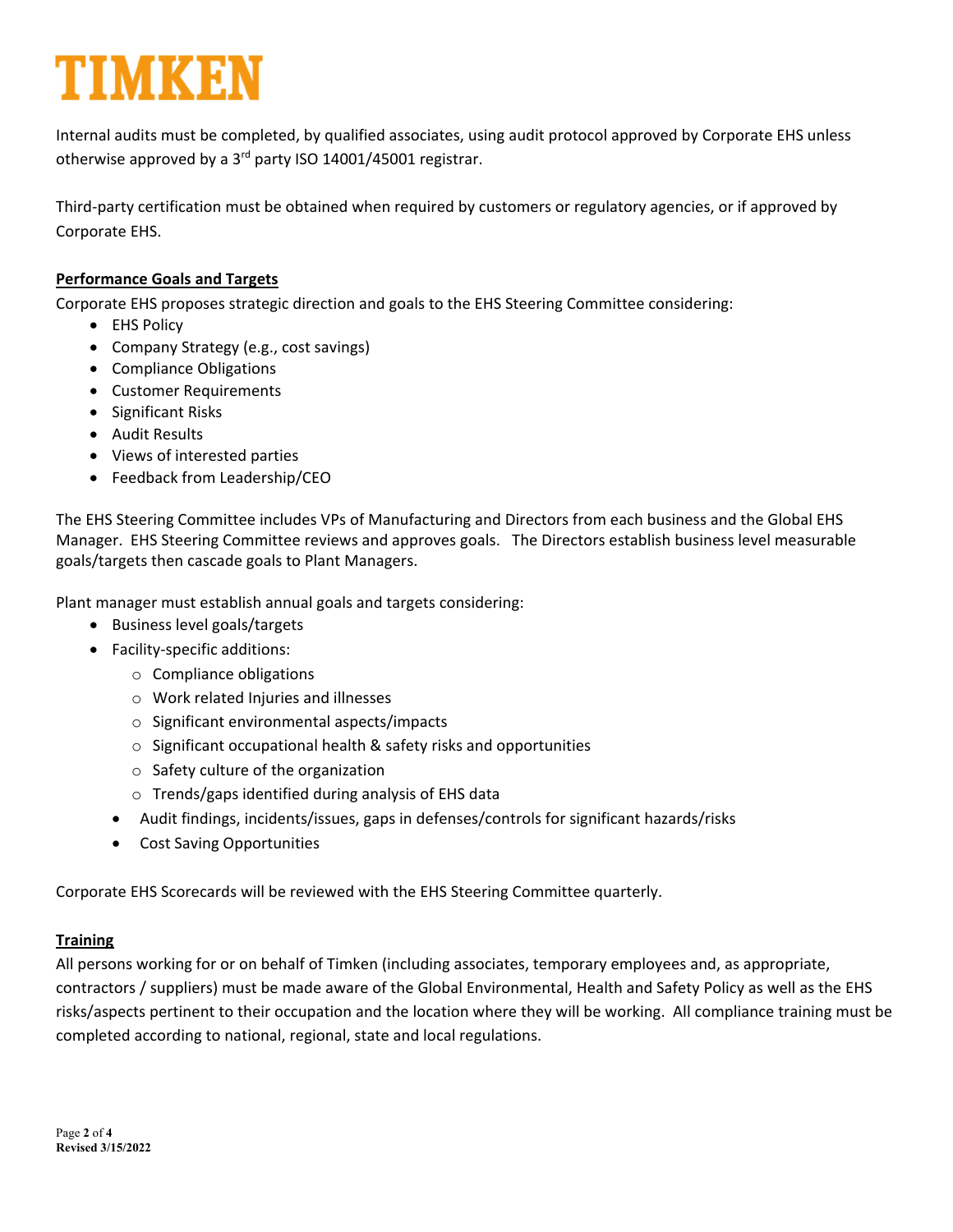

#### **Assessments/Audits**

Corporate EHS will conduct audits at manufacturing facilities. The frequency of audits will be based on the following:

- date of last audit or date acquired
- results of last audit or regulatory inspection
- performance history (three-year), including any incidents and compliance issues
- potential hazards/risks
- $\bullet$  3<sup>rd</sup> party visits, requirements or inquiries

The type and scope of the audit will be defined during the annual business planning process and modified as necessary throughout the year with approval from the VP responsible for EHS.

Manufacturing sites must complete environmental and safety self‐assessments and submit to Corporate EHS as requested. Facilities must also establish a process for completing routine EHS audits/inspections.

Corrective and preventive actions from audits and assessments must be tracked to completion using the system/software approved by Corporate EHS (e.g., Gensuite Action Tracking System). A similar format may be used until the site has been fully trained on the use of the software.

#### **Emergency Action Planning**

Facilities must have an Emergency Action Plan (EAP) to cover response activities and evacuations for fire, medical emergency, severe weather and hazardous chemical releases.

Facilities are required to conduct a drill (involving each work‐shift) of their EAP on an annual basis.

#### **Air Emissions**

An inventory of air emissions must be documented and kept current.

All significant or regulated air emission sources must be identified and documented (e.g., on a plant drawing).

Approvals, permits and licenses must be obtained as required, and compliance with terms/conditions must be monitored. If permitting is not required, facility must maintain documentation in file.

Air emission inventories must be updated, air emissions calculated/documented and reports submitted as required by regulations or permits.

Equipment emitting air emissions must be properly ventilated when required or for associate comfort. Local codes/requirements must be referenced to determine height of any ventilation stacks.

#### **Waste Management**

Every waste stream from industrial operations, such as grinding swarf, heat treat sludge, paint waste, filters, etc., must be evaluated and analyzed, when appropriate, and characterized as hazardous, regulated, special or non-hazardous waste. Documentation must be maintained on-site specifying how hazardous class was determined (e.g., laboratory analysis, SDS, etc.).

Page **3** of **4 Revised 3/15/2022**